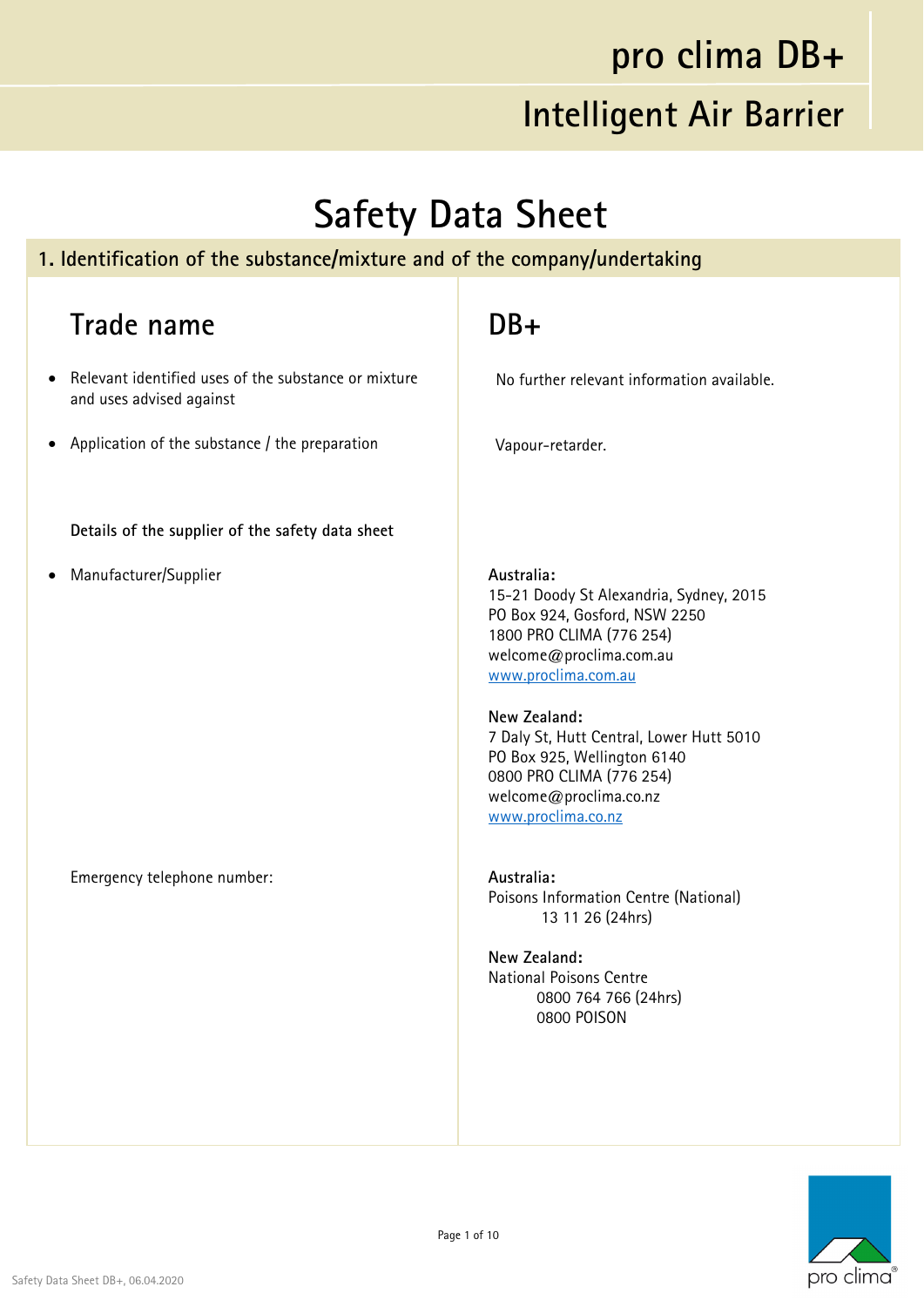| 2. Hazards identification                 |                                                                             |                                                                                                                                                                                      |  |
|-------------------------------------------|-----------------------------------------------------------------------------|--------------------------------------------------------------------------------------------------------------------------------------------------------------------------------------|--|
|                                           | Classification of the substance or mixture                                  |                                                                                                                                                                                      |  |
| $\bullet$                                 | Classification according to Regulation (EC) No<br>1272/2008                 | The product is not classified according to the CLP<br>regulation.                                                                                                                    |  |
| $\bullet$                                 | Classification according to Directive 67/548/EEC or<br>Directive 1999/45/EC | Void.                                                                                                                                                                                |  |
| $\bullet$                                 | Information concerning particular hazards for human<br>and environment:     | The product does not have to be labelled due to the<br>calculation procedure of the "General Classification<br>guideline for preparations of the EU" in the latest valid<br>version. |  |
|                                           | Label elements                                                              |                                                                                                                                                                                      |  |
| $\bullet$                                 | Labelling according to Regulation (EC) No 1272/2008                         | Void.                                                                                                                                                                                |  |
| $\bullet$                                 | Hazard pictograms                                                           | Void.                                                                                                                                                                                |  |
| $\bullet$                                 | Signal word                                                                 | Void.                                                                                                                                                                                |  |
|                                           | Hazard statements                                                           | Void.                                                                                                                                                                                |  |
|                                           | Other hazards                                                               |                                                                                                                                                                                      |  |
| PBT<br>vPvB                               | Results of PBT and vPvB assessment                                          | Not applicable.<br>Not applicable.                                                                                                                                                   |  |
| 3. Composition/information on ingredients |                                                                             |                                                                                                                                                                                      |  |
|                                           | • Chemical characterization                                                 | Mixtures.                                                                                                                                                                            |  |
|                                           | Description                                                                 | Composite material.                                                                                                                                                                  |  |
| ٠                                         | Dangerous components                                                        | Void.                                                                                                                                                                                |  |
|                                           | Additional information                                                      | For the wording of the listed risk phrases refer to section<br>16.                                                                                                                   |  |
|                                           |                                                                             |                                                                                                                                                                                      |  |
|                                           |                                                                             |                                                                                                                                                                                      |  |
|                                           |                                                                             |                                                                                                                                                                                      |  |

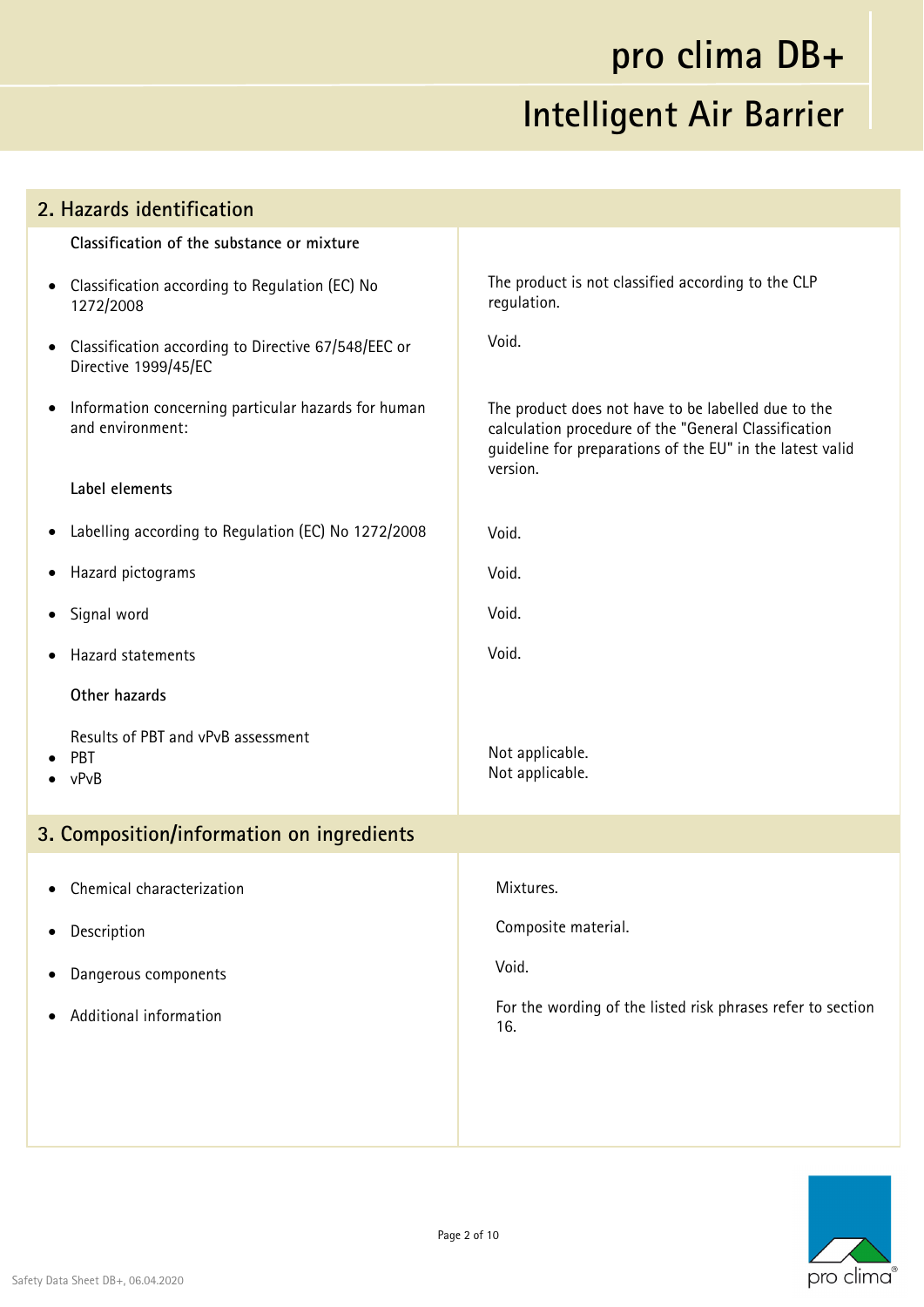| 4. First aid measures                                                         |                                                                                                         |  |
|-------------------------------------------------------------------------------|---------------------------------------------------------------------------------------------------------|--|
| Description of first aid measures                                             |                                                                                                         |  |
| <b>General information</b>                                                    | No special measures required.                                                                           |  |
| After inhalation                                                              | Not applicable.                                                                                         |  |
| After skin contact                                                            | Instantly rinse with water.                                                                             |  |
| After eye contact                                                             | Rinse opened eye for several minutes under running water.<br>Then consult doctor.                       |  |
| After swallowing                                                              | Seek immediate medical advice.                                                                          |  |
| Information for doctor                                                        | No particular measures are known - treat according to<br>symptoms.                                      |  |
| Most important symptoms and effects, both acute and<br>delayed                | No further relevant information available.                                                              |  |
| Indication of any immediate medical attention and<br>special treatment needed | No further relevant information available.                                                              |  |
| 5. Firefighting measures                                                      |                                                                                                         |  |
| Extinguishing media                                                           |                                                                                                         |  |
| • Suitable extinguishing agents                                               | CO2, extinguishing powder or water jet. Fight larger fires<br>with water jet or alcohol-resistant foam. |  |
| • For safety reasons unsuitable extinguishing agents                          | Water with a full water jet.                                                                            |  |
| Special hazards arising from the substance or mixture                         | Formation of toxic gases is possible during heating or in<br>case of fire.                              |  |
| Advice for firefighters                                                       |                                                                                                         |  |
| Protective equipment                                                          | Do not inhale explosion gases or combustion gases.                                                      |  |
| Additional information                                                        | Dispose of fire debris and contaminated firefighting<br>water in accordance with official regulations.  |  |
|                                                                               |                                                                                                         |  |

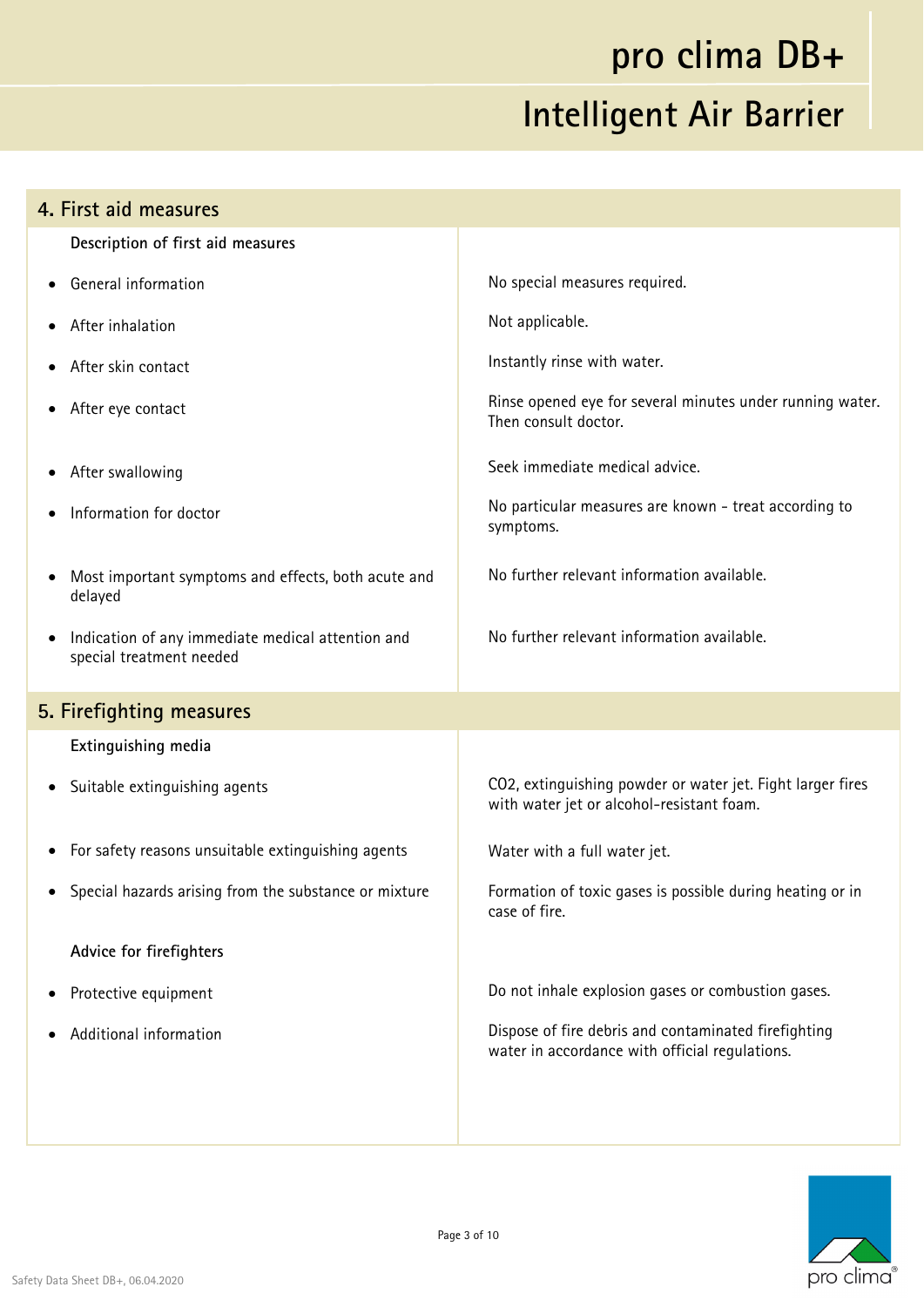| 6. Accidental release measures                                                      |                                                                                                                                                                      |  |
|-------------------------------------------------------------------------------------|----------------------------------------------------------------------------------------------------------------------------------------------------------------------|--|
| Personal precautions, protective equipment and<br>$\bullet$<br>emergency procedures | Ensure adequate ventilation.                                                                                                                                         |  |
| Environmental precautions<br>$\bullet$                                              | Do not allow product to reach sewage system or water<br>bodies.                                                                                                      |  |
| Methods and material for containment and cleaning up<br>$\bullet$                   | Collect mechanically.                                                                                                                                                |  |
| Reference to other sections                                                         | See Section 7 for information on safe handling.<br>See Section 8 for information on personal protection<br>equipment.<br>See Section 13 for information on disposal. |  |
| 7. Handling and storage                                                             |                                                                                                                                                                      |  |
| Handling                                                                            |                                                                                                                                                                      |  |
| Precautions for safe handling                                                       | No special precautions necessary if used correctly.                                                                                                                  |  |
| Information about protection against explosions and<br>$\bullet$<br>fires           | No special measures required.                                                                                                                                        |  |
| Conditions for safe storage, including any<br>incompatibilities                     |                                                                                                                                                                      |  |
| Requirements to be met by storerooms and containers                                 | No special requirements.                                                                                                                                             |  |
| Information about storage in one common storage<br>facility                         | Not required.                                                                                                                                                        |  |
| Further information about storage conditions<br>$\bullet$                           | None.                                                                                                                                                                |  |
| Storage class<br>$\bullet$                                                          | 11.                                                                                                                                                                  |  |
| Specific end use(s)                                                                 | No further relevant information available.                                                                                                                           |  |
|                                                                                     |                                                                                                                                                                      |  |
|                                                                                     |                                                                                                                                                                      |  |

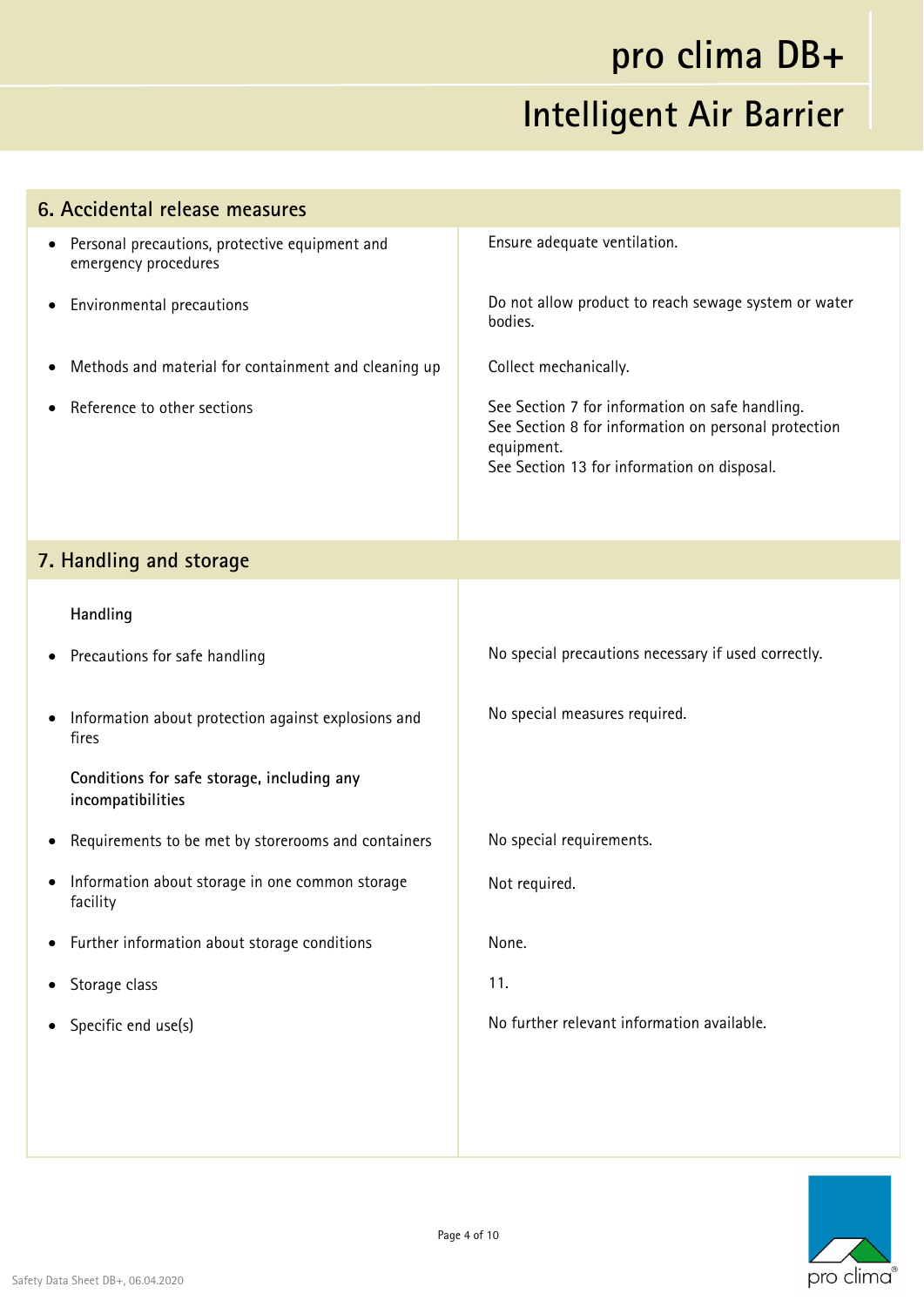| 8. Exposure controls/personal protection                                 |                                                                                                                                                                                                                                                                                                                                                                       |  |
|--------------------------------------------------------------------------|-----------------------------------------------------------------------------------------------------------------------------------------------------------------------------------------------------------------------------------------------------------------------------------------------------------------------------------------------------------------------|--|
| Additional information about design of technical<br>٠<br>system          | No further data; see item 7.                                                                                                                                                                                                                                                                                                                                          |  |
| Control parameters                                                       |                                                                                                                                                                                                                                                                                                                                                                       |  |
| Components with limit values that require monitoring<br>at the workplace | The product does not contain any relevant quantities of<br>materials with critical values that have to be monitored<br>at the workplace.                                                                                                                                                                                                                              |  |
| Additional information                                                   | The lists that were valid during the compilation were<br>used as basis.                                                                                                                                                                                                                                                                                               |  |
| Exposure controls<br>Personal protective equipment                       |                                                                                                                                                                                                                                                                                                                                                                       |  |
| General protective and hygienic measures                                 | Not applicable.                                                                                                                                                                                                                                                                                                                                                       |  |
| Breathing equipment<br>٠                                                 | Not applicable.                                                                                                                                                                                                                                                                                                                                                       |  |
| Recommended filter device for short term use                             | Not applicable.                                                                                                                                                                                                                                                                                                                                                       |  |
| Protection of hands                                                      | Protective gloves.                                                                                                                                                                                                                                                                                                                                                    |  |
| Material of gloves                                                       | The selection of the suitable gloves does not only depend<br>on the material, but also on further marks of quality and<br>varies from manufacturer to manufacturer. As the<br>product is a preparation of several substances, the<br>resistance of the glove material cannot be calculated in<br>advance and has therefore to be checked prior to the<br>application. |  |
| Penetration time of glove material                                       | Not applicable.                                                                                                                                                                                                                                                                                                                                                       |  |
| Eye protection<br>٠                                                      | Not applicable.                                                                                                                                                                                                                                                                                                                                                       |  |
| Body protection                                                          | Protective work clothing.                                                                                                                                                                                                                                                                                                                                             |  |
|                                                                          |                                                                                                                                                                                                                                                                                                                                                                       |  |
|                                                                          |                                                                                                                                                                                                                                                                                                                                                                       |  |

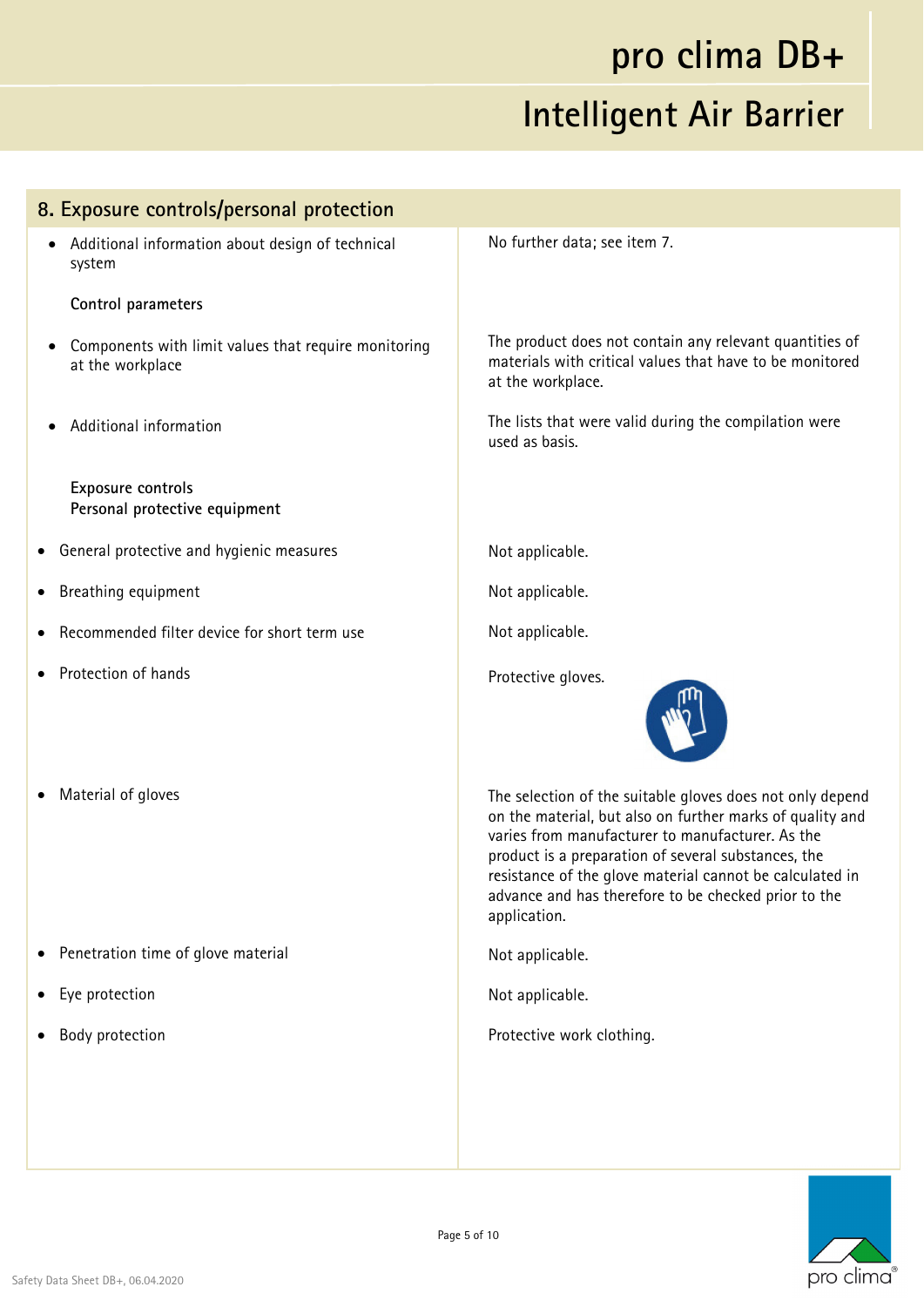#### **9. Physical and chemical properties Information on basic physical and chemical properties General Information**  • Appearance: Form Colour **Odour** Odour threshold pH-value • Change in condition Melting point/Melting range Boiling point/Boiling range Flash point Inflammability (solid, gaseous) Ignition temperature Decomposition temperature Self-inflammability Danger of explosion Critical values for explosion: Lower: Upper: Vapour pressure Density at 20°C • Relative density Vapour density Evaporation rate Solubility in / Miscibility with Water**:**  Partition coefficient (n-octanol/water) Solid. Blue Odourless. Not determined. Not applicable. Not determined. Not determined. Not applicable. Not determined. Not determined. Not determined. Product is not self-igniting. Product is not explosive. Not determined. Not determined. Not determined. Not determined. Not determined. Not applicable. Not applicable. Unsoluble. Not determined.

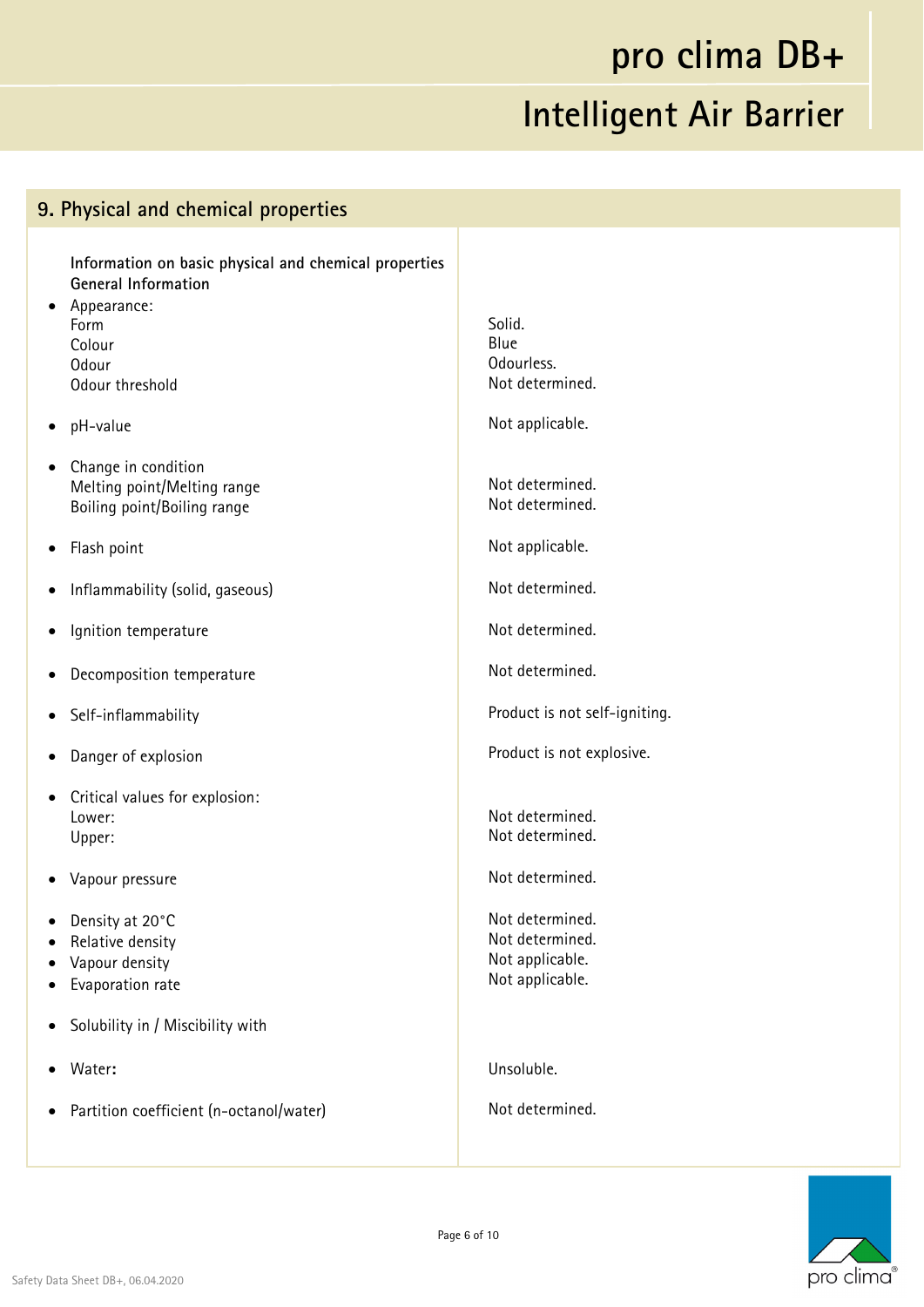| Viscosity<br>dynamic<br>kinematic                             | Not applicable.<br>Not applicable.                                                                                                                                                                                                                                                                                                                                |  |  |
|---------------------------------------------------------------|-------------------------------------------------------------------------------------------------------------------------------------------------------------------------------------------------------------------------------------------------------------------------------------------------------------------------------------------------------------------|--|--|
| Solvent content<br>$\bullet$<br>Organic solvents              | $0.0\%$                                                                                                                                                                                                                                                                                                                                                           |  |  |
| Solids content                                                | 100.0 %                                                                                                                                                                                                                                                                                                                                                           |  |  |
| Other information                                             | Please refer to our technical specification.                                                                                                                                                                                                                                                                                                                      |  |  |
| 10. Stability and reactivity                                  |                                                                                                                                                                                                                                                                                                                                                                   |  |  |
| Reactivity<br>Chemical stability                              |                                                                                                                                                                                                                                                                                                                                                                   |  |  |
| Thermal decomposition / conditions to be avoided<br>$\bullet$ | No decomposition if used according to specifications.                                                                                                                                                                                                                                                                                                             |  |  |
| Possibility of hazardous reactions<br>$\bullet$               | No dangerous reactions known.                                                                                                                                                                                                                                                                                                                                     |  |  |
| Conditions to avoid                                           | No further relevant information available.                                                                                                                                                                                                                                                                                                                        |  |  |
| Incompatible materials                                        | No further relevant information available.                                                                                                                                                                                                                                                                                                                        |  |  |
| Hazardous decomposition products                              | No dangerous decomposition products known.                                                                                                                                                                                                                                                                                                                        |  |  |
| 11. Toxicological information                                 |                                                                                                                                                                                                                                                                                                                                                                   |  |  |
| Information on toxicological effects<br>Acute toxicity        |                                                                                                                                                                                                                                                                                                                                                                   |  |  |
| Primary irritant effect<br>on the skin<br>on the eye          | No irritant effect.<br>No irritant effect.                                                                                                                                                                                                                                                                                                                        |  |  |
| Sensitization                                                 | No sensitizing effect known.                                                                                                                                                                                                                                                                                                                                      |  |  |
| Additional toxicological information:                         | The product is not subject to classification according to<br>the calculation method of the General EC Classification<br>Guidelines for Preparations as issued in the latest<br>version:<br>When used and handled according to specifications, the<br>product does not have any harmful effects according to<br>our experience and the information provided to us. |  |  |
|                                                               |                                                                                                                                                                                                                                                                                                                                                                   |  |  |

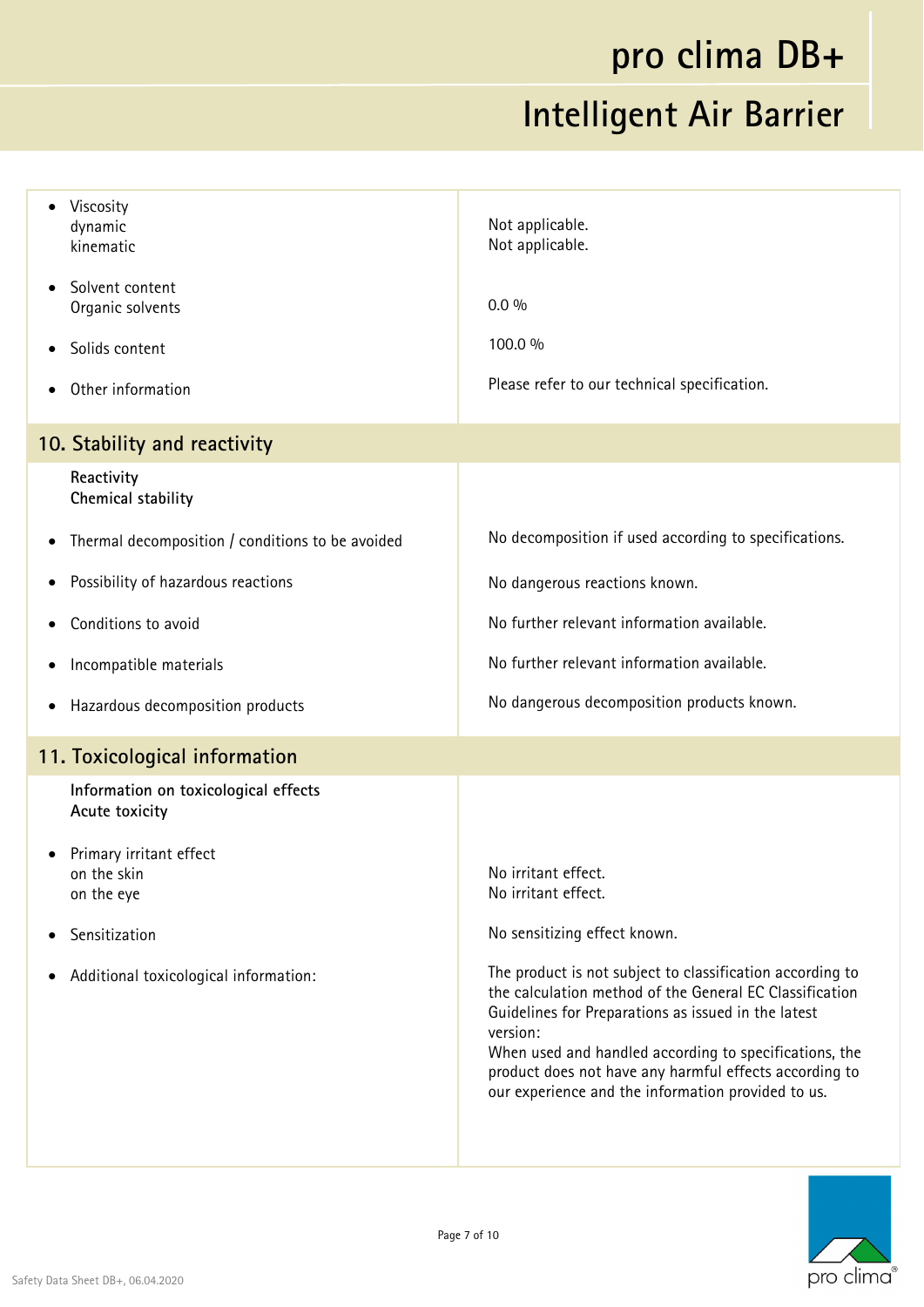| 12. Ecological information                        |                                                                                           |  |
|---------------------------------------------------|-------------------------------------------------------------------------------------------|--|
| <b>Toxicity</b>                                   |                                                                                           |  |
| Aquatic toxicity<br>٠                             | No further relevant information available.                                                |  |
| Persistence and degradability<br>$\bullet$        | No further relevant information available.                                                |  |
| Behaviour in environmental systems                |                                                                                           |  |
| Bioaccumulative potential<br>$\bullet$            | No further relevant information available.                                                |  |
| Mobility in soil<br>٠                             | No further relevant information available.                                                |  |
| Additional ecological information                 |                                                                                           |  |
| General notes                                     | Generally, not hazardous for water.                                                       |  |
| Results of PBT and vPvB assessment<br>PBT<br>vPvB | Not applicable.<br>Not applicable.                                                        |  |
| Other adverse effects                             | No further relevant information available.                                                |  |
|                                                   |                                                                                           |  |
| 13. Disposal considerations                       |                                                                                           |  |
| Waste treatment method                            |                                                                                           |  |
| Recommendation                                    | Smaller quantities can be disposed with household<br>waste.                               |  |
| European waste catalogue                          |                                                                                           |  |
| 17 00 00                                          | Construction and demolition wastes (including excavated<br>soil from contaminated sites). |  |
| 17 06 00                                          | Insulation materials and asbestos-containing<br>construction materials.                   |  |
| 17 06 04                                          | Insulation materials other than those mentioned in 1706<br>01 and 17 06 03.               |  |
| Uncleaned packaging<br>٠<br>Recommendation        | Disposal must be made according to official regulations.                                  |  |

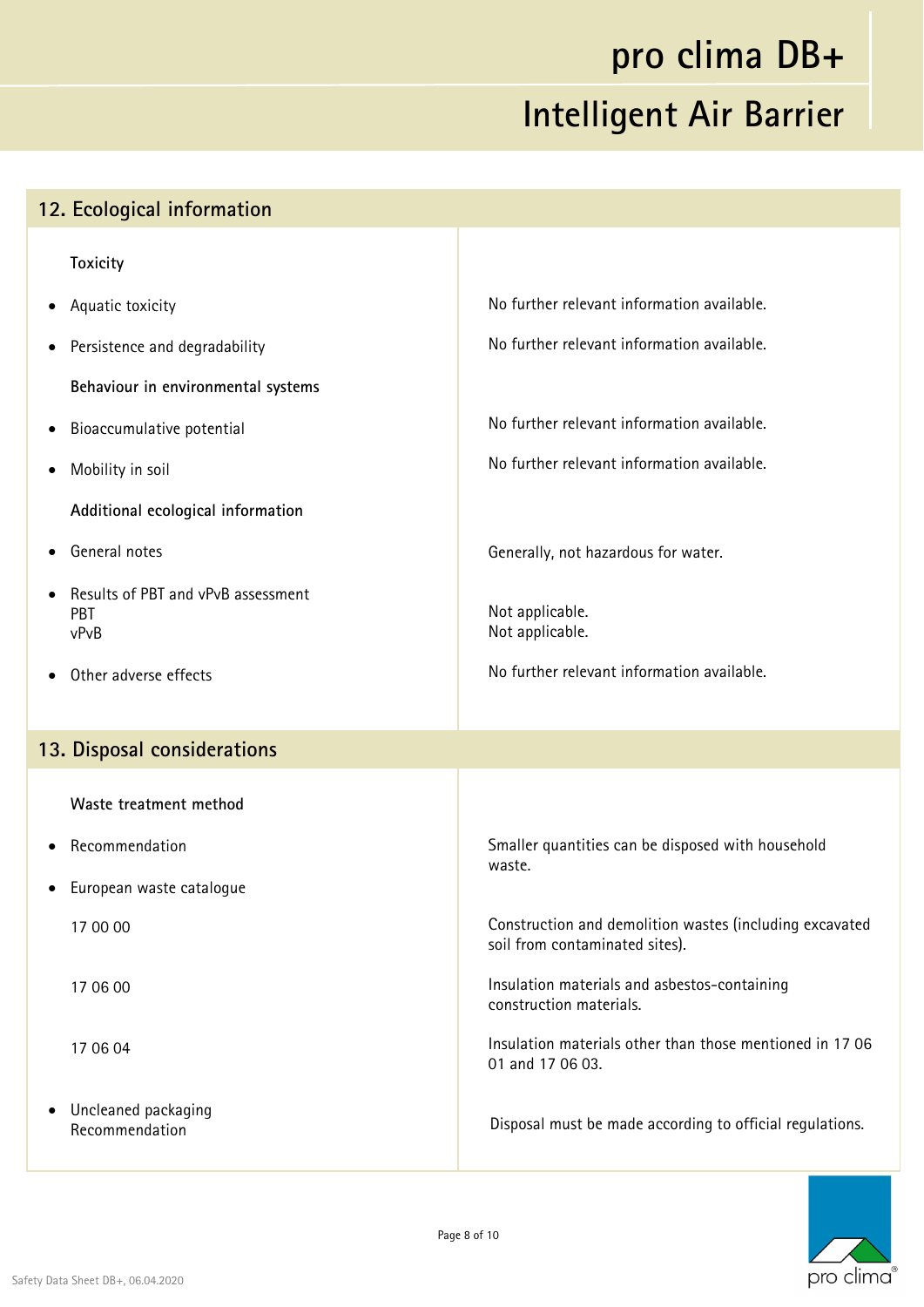#### **14. Transport information**  UN-Number ADR, ADN, IMDG, IATA UN proper shipping name ADR, ADN, IMDG, IATA • Transport hazard class(es) ADR, ADN, IMDG, IATA Class • Packing group ADR, IMDG, IATA Environmental hazards Marine pollutant • Special precautions for user • Transport in bulk according to Annex II of MARPOL73/78 and the IBC Code Transport/Additional information Void. Void. Void. Void. No. Not applicable. Not applicable. Not dangerous according to the above specifications. **15. Regulatory information Safety, health and environmental regulations/legislation specific for the substance or mixture National regulations**  Water hazard class Chemical safety assessment Generally, not hazardous for water. A Chemical Safety Assessment has not been carried out.